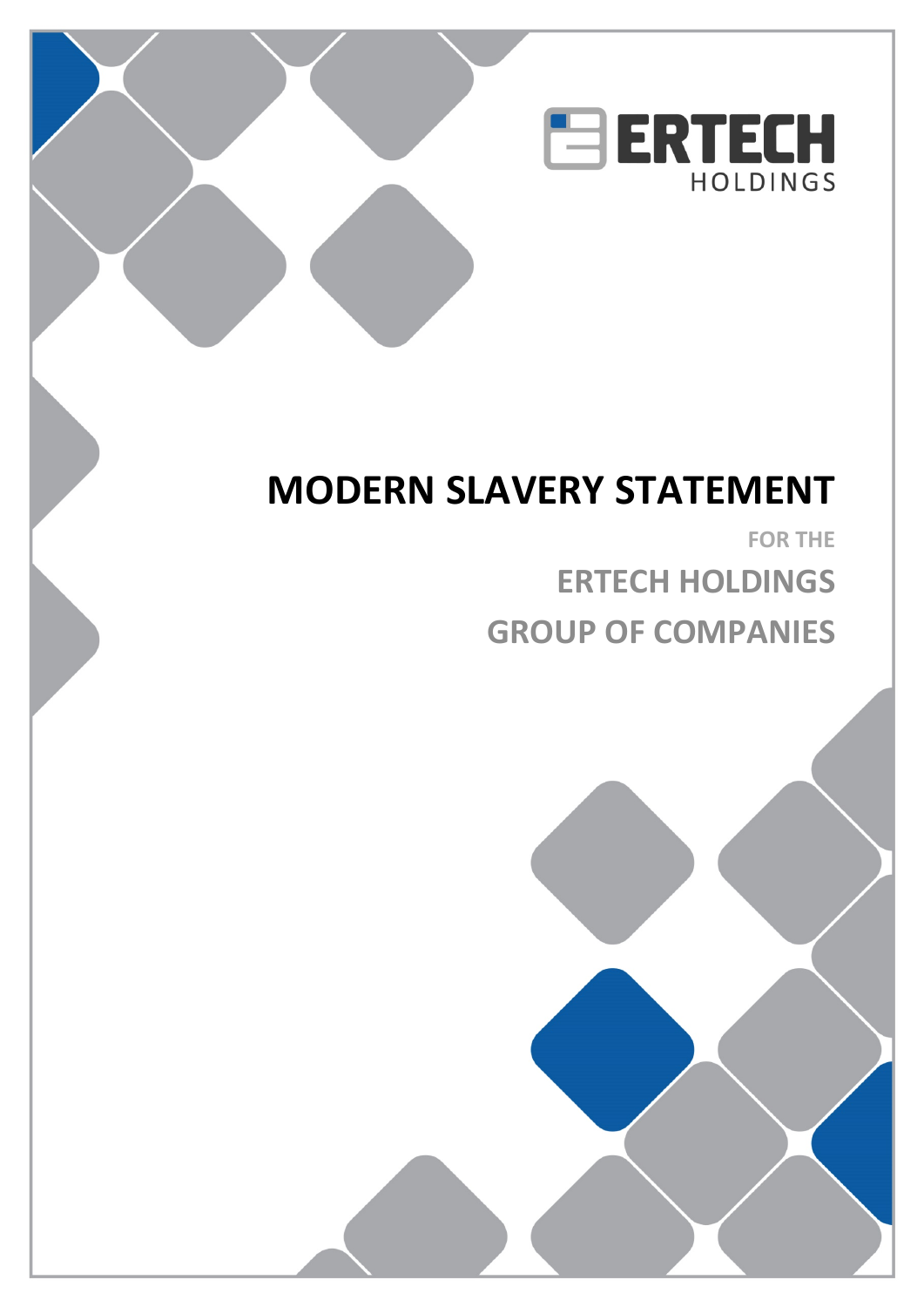

### **CONTENTS**

| $2^{\circ}$ |     |  |  |  |
|-------------|-----|--|--|--|
|             | 21  |  |  |  |
|             | 22  |  |  |  |
|             | 2 3 |  |  |  |
|             | 24  |  |  |  |
|             |     |  |  |  |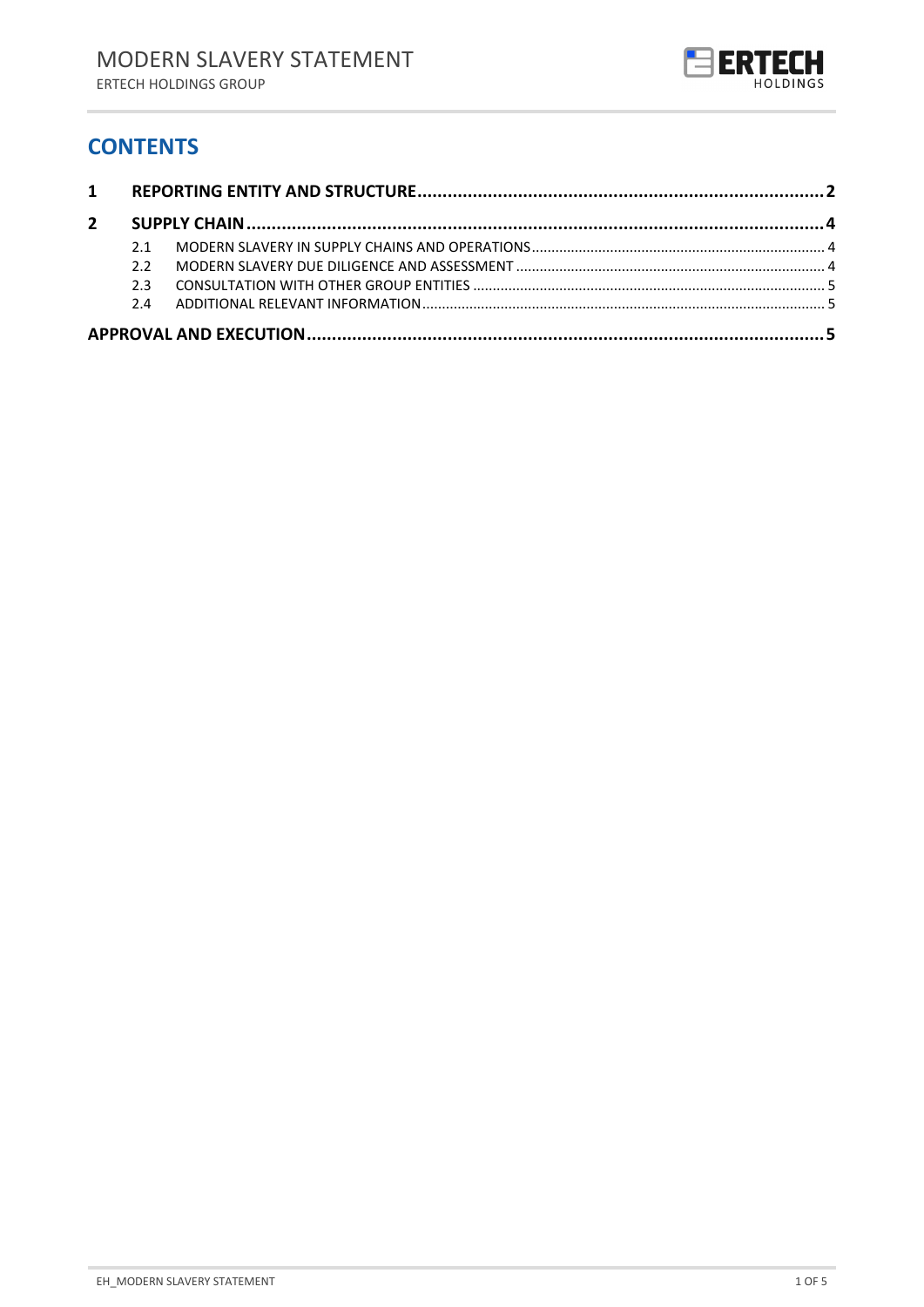

# <span id="page-2-0"></span>**1 REPORTING ENTITY AND STRUCTURE**

The Ertech Holdings Group welcomes the establishment of the Commonwealth Modern Slavery Act 2018 in order to identify and address modern slavery in supply chains of Australian businesses. The Ertech Holdings Group acknowledges that it has an obligation to protect human rights, starting from the way it conducts its business now, and into the future.

The Ertech Holdings Group is committed to ensuring that there is transparency in its operations and approach to tackling modern slavery and wishes to prevent modern slavery from ever taking place in its operations and supply chains.

#### **ERTECH HOLDINGS GROUP FRAMEWORK**

The Ertech Holdings Group is a values driven organisation which operates within an integrated framework of values, principles and ethical obligations designed to guide business performance and set clear expectations for internal culture and business conduct.

This framework incorporates:

- **Our Values**
- Our Way
- Our Code

Each of the components of the framework is briefly outlined below.

#### OUR VALUES

| <b>INTEGRITY</b>      | A fair and honest approach in all our dealings                    |  |  |
|-----------------------|-------------------------------------------------------------------|--|--|
|                       | Honouring all our commitments                                     |  |  |
|                       | Responding positively to others                                   |  |  |
| <b>ACCOUNTABILITY</b> | Each of us "Getting it right and on time"                         |  |  |
| <b>COURAGE</b>        | Willingness to "Have a go" and find better ways                   |  |  |
| <b>PRIDE</b>          | In our people, equipment and our work                             |  |  |
| <b>RECOGNITION</b>    | Of individual and team performance and supporting personal growth |  |  |

#### OUR WAY

The signature employee behaviours that demonstrate our values and underpin our success and support our People, Performance and Capability.

#### OUR CODE OF BUSINESS CONDUCT (OUR CODE)

The business principles we follow to demonstrate and ensure our integrity to all stakeholders.

- Individually and with fellow employees
- With our community and governments
- With our clients and business partners
- When using business resources

Ertech Holdings established in 1981 is the parent company and the reporting entity for this statement, with the corporate structure as follows: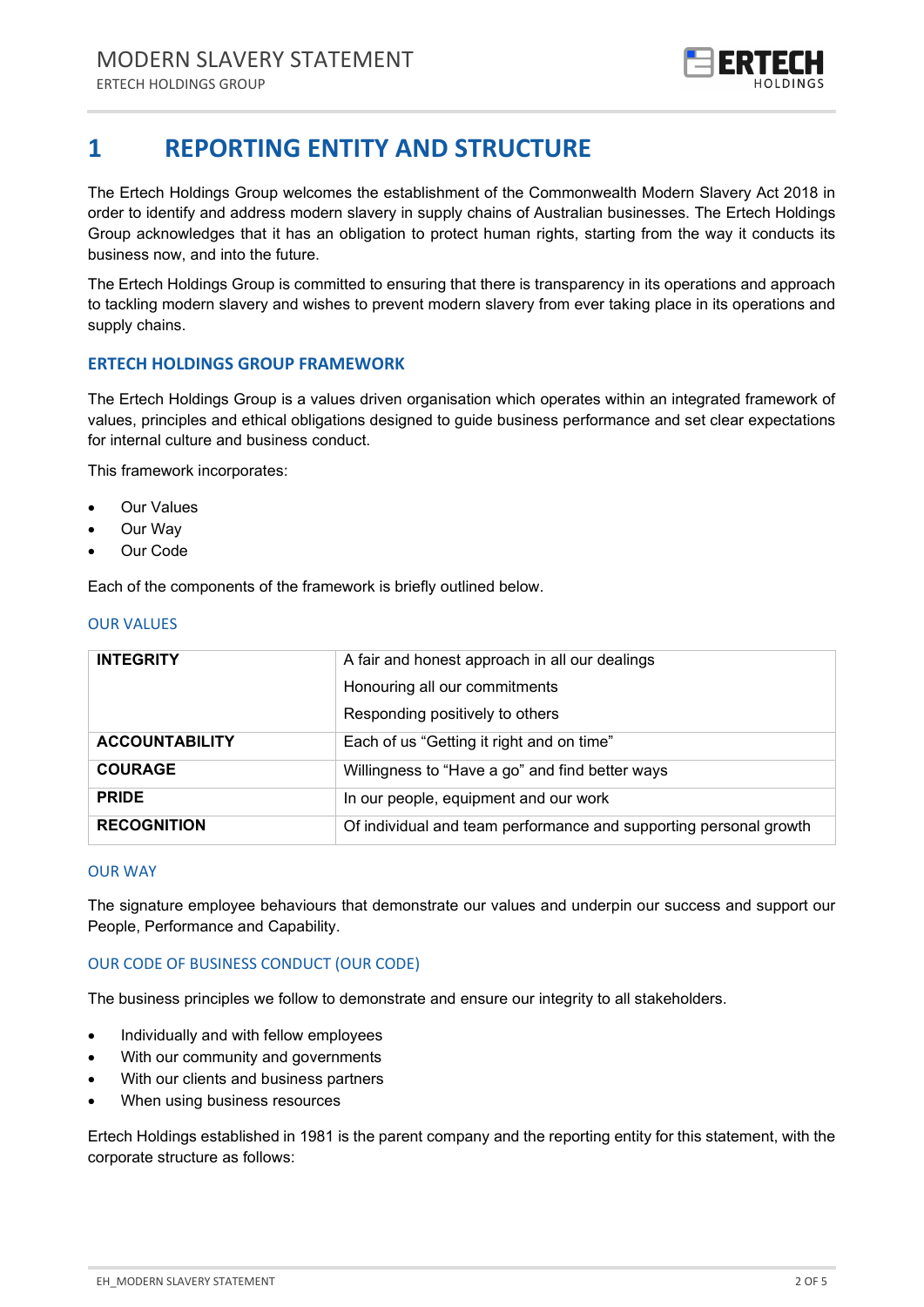# MODERN SLAVERY STATEMENT

ERTECH HOLDINGS GROUP



#### **STRUCTURE**



| <b>Operational Entities</b>                | <b>Structure</b> | <b>Operations</b>                                                                                                                                                                                                                                                                                |
|--------------------------------------------|------------------|--------------------------------------------------------------------------------------------------------------------------------------------------------------------------------------------------------------------------------------------------------------------------------------------------|
| Ertech Holdings (Parent)                   | Company          | Ertech Holdings is the ultimate holding company for<br>the entities listed. Ertech Holdings provides a range<br>of civil and concrete construction, geotechnical,<br>environmental, marine, electrical, piping, and project<br>management services across Australia through its<br>subsidiaries. |
| <b>Ertech Pty Ltd</b>                      | Company          | Ertech delivers a diverse range of engineering<br>construction services for resources, transport, water,<br>utilities and government (Federal, State and local)<br>clients across Australia.                                                                                                     |
| Ertech (Queensland) Pty Ltd                | Company          | Ertech (Queensland) is a highly respected civil<br>engineering construction company which is a wholly<br>owned subsidiary of Ertech Pty Ltd.                                                                                                                                                     |
| Ertech (EC) Pty Ltd<br>(Ertech Electrical) | Company          | The focus of Ertech EC (Ertech Electrical) is to self-<br>perform electrical works associated with civil<br>contracts undertaken by the group.                                                                                                                                                   |
| <b>Ertech Geomarine Pty Ltd</b>            | Company          | Ertech Geomarine specialises in working within port<br>and near-shore environments; ground improvement<br>and stabilisation and geotechnical works.                                                                                                                                              |
| Fortec Australia Pty Ltd                   | Company          | Fortec provides a diverse range of specialist<br>construction, engineering and geotechnical services<br>to private and public sector clients, including water<br>and road authorities and private developers of<br>infrastructure, commercial, industrial and residential<br>developments        |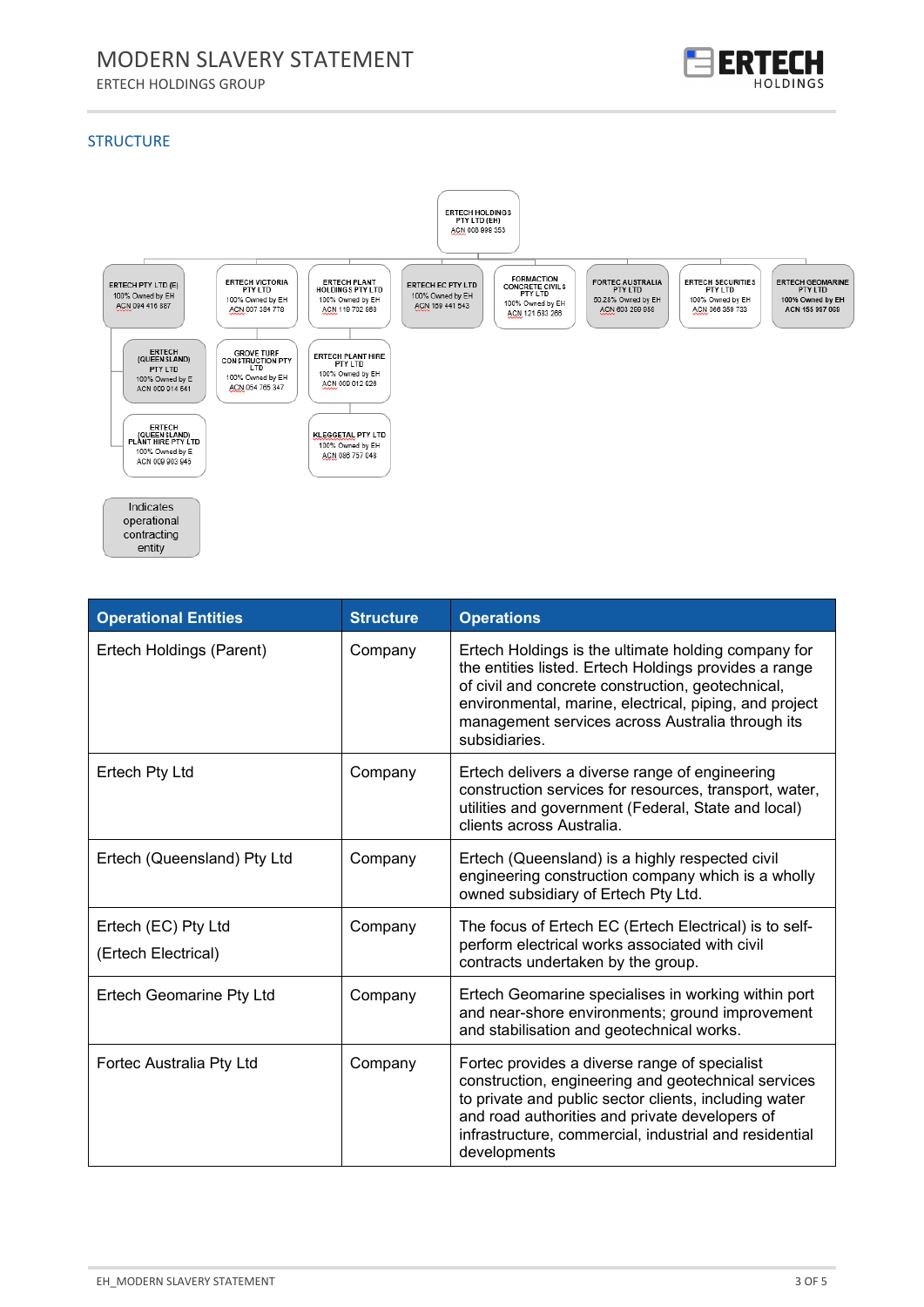

# <span id="page-4-0"></span>**2 SUPPLY CHAIN**

Effective management of our supply chain is integral to the success of every project that we undertake. Our suppliers and subcontractors are considered an extension of our project delivery team and as such are required at a minimum to meet the standards and requirements of our clients. Should Ertech Holdings Group's standards exceed that of our client's then our suppliers are required to meet Ertech Holdings Group's standards and requirements.

The awarding of contracts to suppliers and subcontractors is determined not only on the grounds of price and technical ability but also past quality, safety and environmental performance and present ability to carry out work safely and without risk to health and environment.

Ertech Holdings Group recognises the importance of effectively managing suppliers and contractors throughout the project lifecycle, to ensure high levels of performance and compliance. Once a subcontractor has been engaged, our team has a suite of procedures and processes which enables the project team to effectively manage subcontracted service delivery and suppliers.

### <span id="page-4-1"></span>**2.1 MODERN SLAVERY IN SUPPLY CHAINS AND OPERATIONS**

Modern slavery has a broad scope and includes practices involving slavery or slavery like offences, forced labour, deceptive recruiting for labour or services, forced marriage offences, debt bondage, threats of coercion, trafficking in persons and/or children, organ trafficking, and/or harbouring a victim.

The Modern Slavery Act 2018 (Cth) (**MSA**) draws on principles adopted in the 2011 United Nations Guiding Principles on Business and Human Rights (**UNGPs**). The UNGPs set a global standard of expected conduct for all business enterprises.

Ertech Holdings understands that modern slavery is unlikely to prosper where other human rights are respected and therefore undertakes to comply with the MSA, the UNGPs, and all other applicable modern slavery and human rights laws and frameworks, and expects all employees, suppliers and subcontractors to comply with these commitments as well.

Ertech Holdings believes that all business enterprises should respect human rights and address any adverse impact their business practice has or may have on human rights, as all people have the right to protection from exploitation, violence, and/or abuse. As such, Ertech Holdings has a zero-tolerance approach to modern slavery within its operations and supply chain.

Ertech Holdings seeks to do business with suppliers who have similar values, ethics, and sustainable business practices, including in relation to human rights, and also understands that the risks relating to suppliers will vary depending on industry, geographic location, and company size. At Ertech Holdings, all staff have a responsibility to prevent, identify, and report on concerns they may have in relation to modern slavery within Ertech Holdings' operations and supply chains.

Ertech Holdings seeks compliance with modern slavery legislation from suppliers through acceptance of the terms and conditions included within supplier, subcontractor, and/or consultancy agreements, and via the raising of purchase orders.

### <span id="page-4-2"></span>**2.2 MODERN SLAVERY DUE DILIGENCE AND ASSESSMENT**

As the primary work of Ertech Holdings involves engineering, construction, and use of natural resources, Ertech Holdings has identified the risk of modern slavery within its supply chains, in so far as Ertech Holdings may contribute to, or be directly linked to, modern slavery practices as its acts may facilitate modern slavery or be connected to modern slavery through the activities of its supply chain. Ertech Holdings has risk management processes to assist in identifying areas of concern to allow mitigating action to be taken to lessen those risks, including:

- a) inclusion of mandatory modern slavery clauses in all procurement contracts including purchase orders, labour hire contracts, supply agreements, subcontracts etc
- b) due diligence processes when approving new suppliers to work with Ertech Holdings